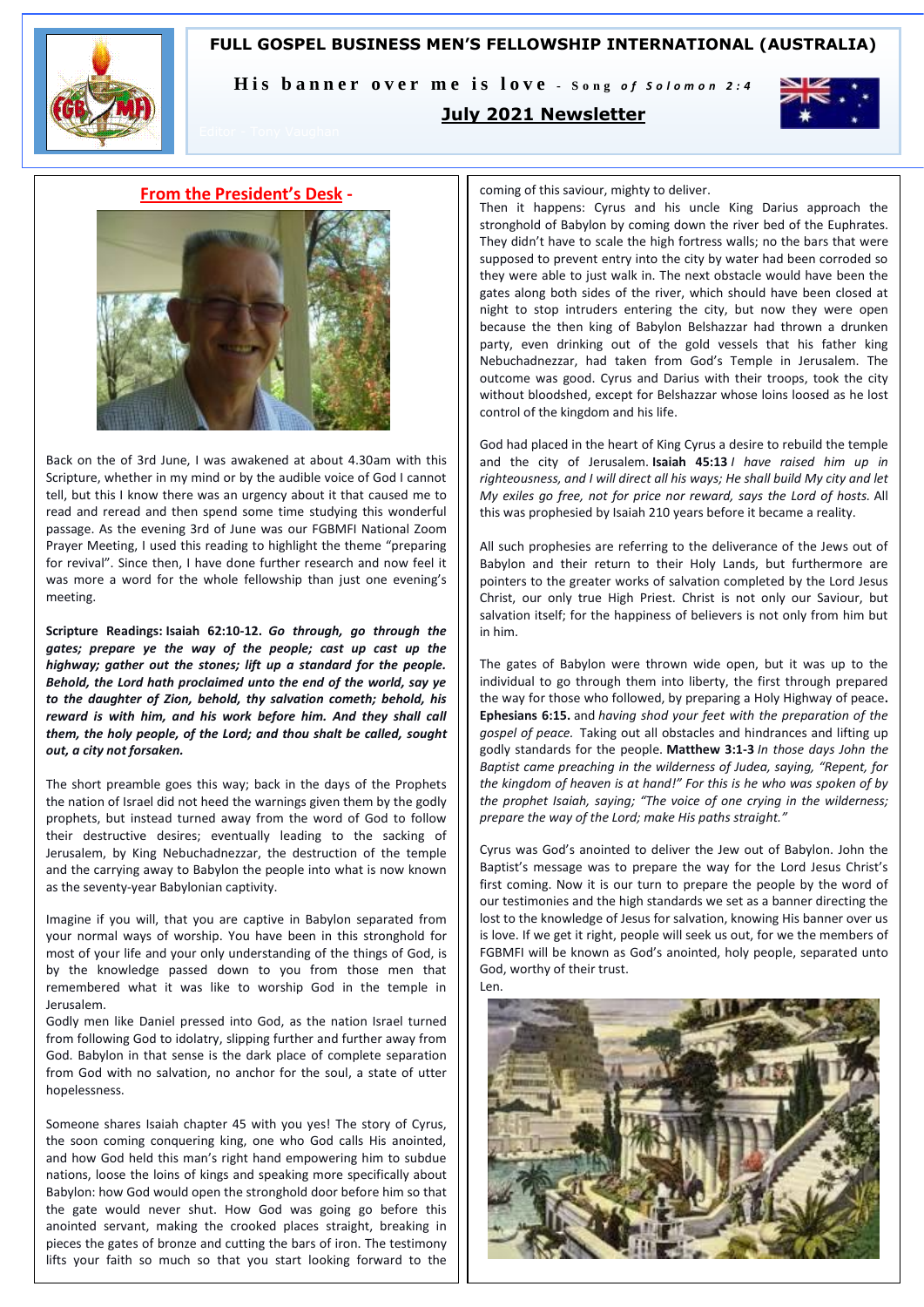

**Written by Bob & Debby Gass YOU ARE MADE RIGHTEOUS**

'The accuser...has been hurled down.' Revelation 12:10 NIV

A man who worked in an office loved to play a particular trick on new employees. He would approach them and whisper, 'They know what you did,' then walk away smiling. First, the person would look bewildered. Then they would get anxious and wonder, 'What have I *done*?' Then they would think, 'Who are *they?'* 'What do they *know*?' and 'What are they *saying* about me?' And since even the most innocent have a knee-jerk tendency to conceal and protect, the new employee would walk around all day anxiety ridden. That's exactly how Satan works! He casts aspersions!

But there's good news: 'The accuser of our brothers and sisters, who accuses them before our God day and night, has been hurled down. They triumphed over him by the blood of the Lamb and by the word of their testimony' (Revelation 12:10-11 NIV). There's an unfailing strategy for silencing the voice of the accuser. What is it? Remind him that the blood of Jesus Christ has cleansed you from *all* sin. Just as Jesus defeated Satan in the wilderness, you can defeat him every time by standing on the truth of God's Word.

It's not God who makes you feel condemned. He wants you to know you're loved, forgiven and fully accepted. Paul writes, 'Who will bring any charge against God's elect...Christ...is at the right hand of God...interceding...for us' (Romans 8:33-34 AMP). So, stop beating yourself up. Jesus came to save you and let you know that the *penalty* for your sin has been removed and its *power* over your life has been broken. God sees you today as righteous - and that's how you need to start seeing yourself (see 2 Corinthians 5:21).



*FGBMFI Long time member John Diamond marching on ANZAC Day*

### *FGBMFI Business Tips*

It is important to have a Business Plan

### **What is a business plan?**

A business plan is simply a written document that describes the future path of a business.

A good business plan explains the business concept, summarizes the objectives of the business, identifies the resources (both in terms of money and people) that will be needed by the business, describes how those resources will be obtained, and tells the reader why the business will succeed.

### **Recruiting**

Select carefully as this is where your greatest investment should be. Most organizations and businesses are about people and in most cases, this is where the highest cost structure lies. When recruiting and selecting new staff, never take the best of a bad bunch. It is much better to wait and get the right person or head hunt from another source. A bad employment decision can wreck your whole enterprise.

### **Values**

Your values will determine your culture. Staff and peers alike watch to see how you live and how you conduct yourself at work. If your leadership is valued based, you are more likely to create a positive caring culture over your workplace and colleagues. If you are different at work than you are at home your value base needs checking. There should be alignment between your work and home life.

**Vision:** Without a vision the people perish (Proverbs 29:18) Do you have vision for your business – your business will not grow beyond your vision. Your vision needs to be compelling, driving you forward.

Have **protocols and policies**, as they will save you grief later.

If you have time complete a **Strategic Plan**.

**Finance** – Follow your budgets because at the very least they become your plan for the current financial year.

# Remember that **Cash-Flow** is the life blood of the business. Tony

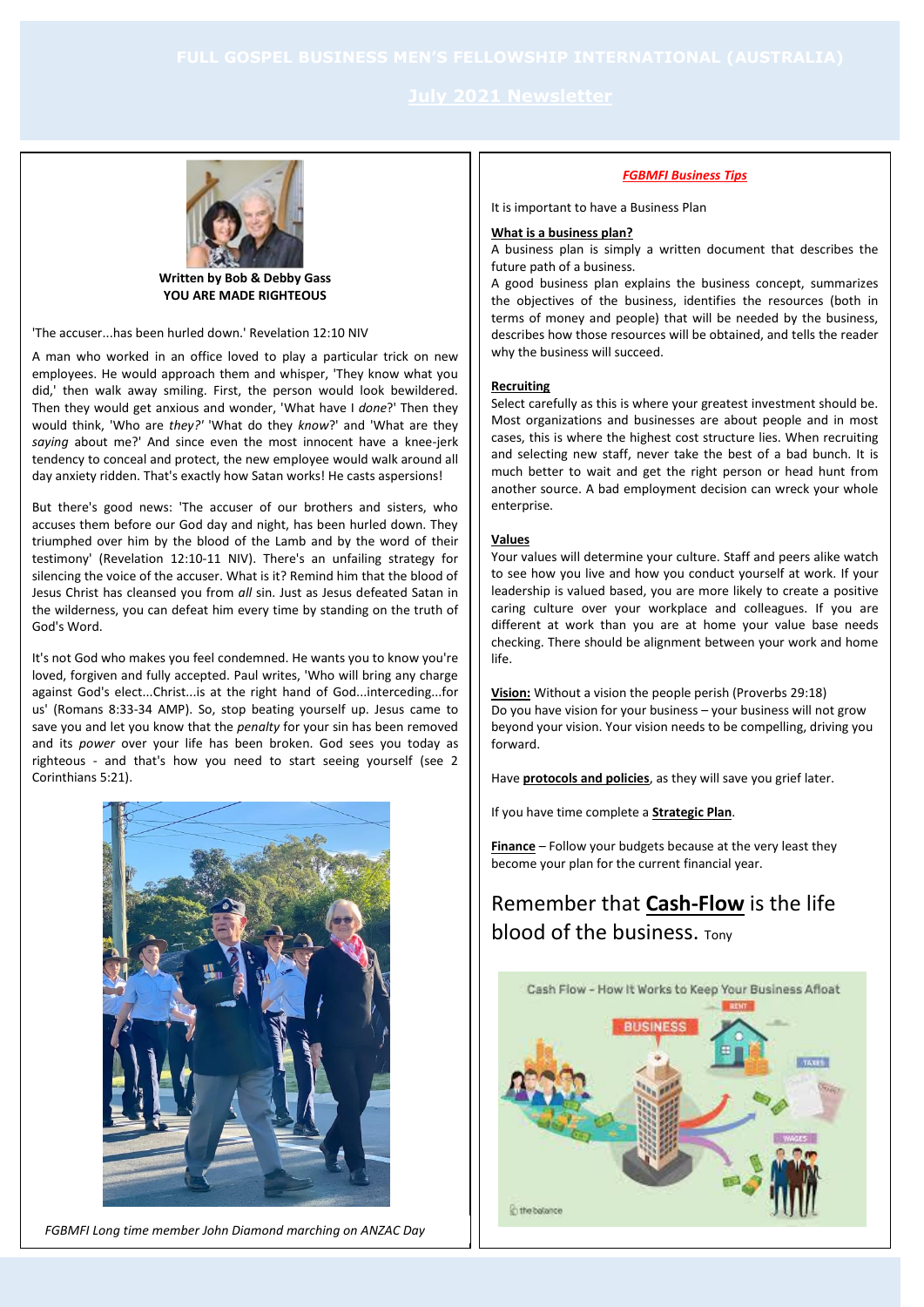### **NATIONAL PRAYER MEETINGS**

*Our National Prayer Meetings are every Thursday night at 7:00pm Queensland time. Men, if we are going to function well and be effective in Australia, we need to see your face at these meetings and have your contribution at this special time on Thursday nights. Our National President spends some time putting a Prayer Agenda together and there have been good reports of prayers answered. So, can I encourage you all to take part and make a commitment to lift up our Saviour's Name over this time!*

**On 17 June 2021 -** This prophesy was brought by Harald Nikas after a season of praying in other tongues.

### *HOLY FIRE WILL FALL*

*The Lord says My fire is coming to consume and purify your heart. Holy Fire is about to fall upon you and all those who long for Me. It is the fire of cleansing that I have reserved for those who love Me. You have passed through fire before and it left you strong. That was my fire for testing. For all who desire Me will be tried by my Fire You have walked through the fire of misunderstanding and remained at My side through it all But this fresh fire I will release to the earth is a fire that will cling to our soul and make us whole. It is fire power, the power you need to bring My Glory to the cities and towns of the earth, this is what I am to impart. Many who have resisted My fire will fall away in the coming days. Have I not said that My angels are swift winds and My priests are blazing fire? Do I not send you out as flames to consume the hearts of men? Do not put out the Spirits Fire or resist the power and the gifts that I give to you. For My Spirit will conquer cities and bring them to the feet of Jesus My King. Every day passes and becomes a memory, but My living presence is eternal, for I will dwell among the eternal flames of fire. Torches of eternal fire burn before My throne, the seven spirits of God. They have been sent out into all the earth to baptise My people with power and anoint My servants. Embrace the fire I give to you, and you will receive power to endure and power to overcome the evil of this age that's about to come, you have not yet seen what I will do with a generation that burns Holy for me.*

*Heb. 1:7 And about His angels He says, I make my angels swift winds, and my ministers fiery flames.*

Some 20 minutes later Kylie Wright, Dan's wife, joined the meeting and brought a second word which ran along the same lines as that brought by Harald. God is moving and we of FGBMFI need to be ready to move with Him. **Blessings to all, we have been called for such a time as this.** Len

# A quote by Albert Camus

# *I would rather live my life as if there is a God and die to find out there isn't, than live as if there isn't and to die to find out that there is.*

# **God's Diamonds**

*We start off like rough carbon but through extreme pressure, heat and polishing he gives us the ability to reflect His goodness in our lives.*



PHOTO TAKEN BY GLENN STEWART - ROCKHAMPTON